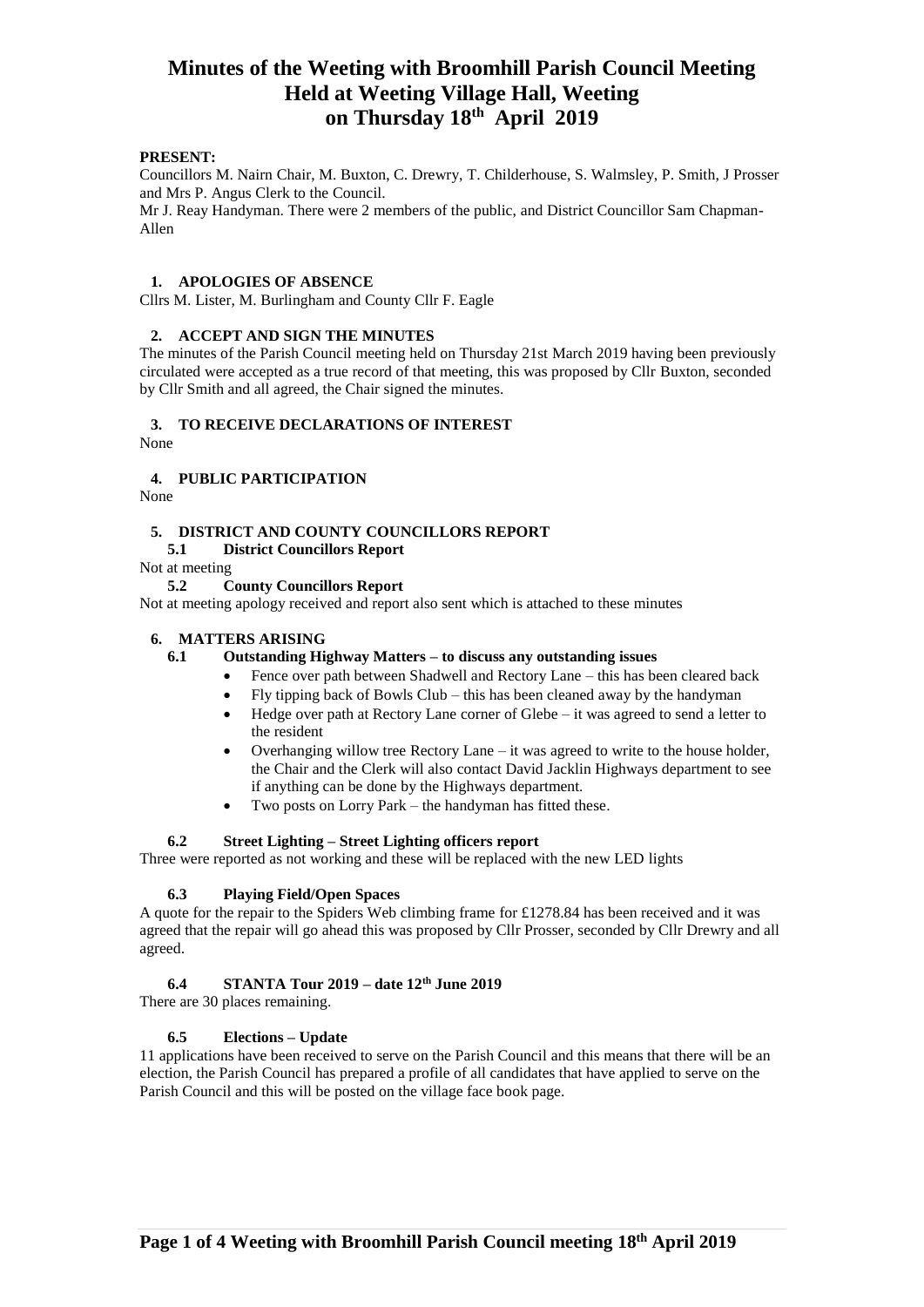# **7. REPORTS**

## **7.1 Chairman's Report**

Nothing further to report.

## **7.2 Clerks Report**

- **•** Completed VAT return for £1989.18.
- **•** Chased up Cllr Eagle regarding the School House, he is going to get back to us.
- **•** Contacted Fenland Play equipment asking them to come and take a look at the spider's web climbing frame that needs repairing, we have now received a quote for this.
- **•** Reported broken manhole cover to District Cllr Sam Chapman-Allen who very kindly arranged to have it replaced immediately and also installed two posts to stop vehicles driving over it.
- **•** Reported various jobs to be done by the Rangers, most of them have now been done. *Cllr Walmsley pointed out that they had left the cuttings from the trees that had been trimmed back on the side of the road and it was agreed that the Clerk should contact Highways to confirm whether these should be taken away by the Rangers.*
- **•** Completed end of year figures and delivered these to our internal auditor these will be presented at the May ordinary PC meeting for signing off.
- Attended litter pick on Sunday 14<sup>th</sup> April.
- **•** Confirmed with E-on that all future football electricity bills need go direct to the football club.
- **•** Contacted Anglian Water and found out where the water metre is for the football club, this has now been re-instated as club is now in use and all future bills should also go direct to the football club.
- **•** Closed off the PAYE year end and updated tax codes.

# **7.3 Handyman Report**

- Took two signs down from Parrotts Piece.
- Fitted two round posts at the Lorry Park.
- Graffiti removed from Bus Shelter in Hereward Way.
- Fitted two concrete spur posts on the side of the dog walk.
- Swept back stones at the entrance to the driveway of the Village Hall.
- Fitted 4 wooden stumps at base of round posts that had rotted on tree surrounds on green in Hereward Way.
- Moved doors and table top etc from back of the Bowls Club to inside the Club Land.
- Regularly split up big bags of clothing and put into the clothing bank.
- Cleared fly tipping at bottle bank.

# **7.4 Bowls Club Report**

Nothing to report.

# **7.5 Village Hall Report**

Nothing to report.

## **7.6 Football Club Report**

Nothing to report. It was pointed out by the Chair that the club users were still lifting the man hole cover at the back of the club and using it as a toilet. It was agreed to see if some sort of lockable frame could be purchased to prevent this from happening.

## **8. CORRESPONDENCE – To report on any outstanding correspondence received by the Council**

None to report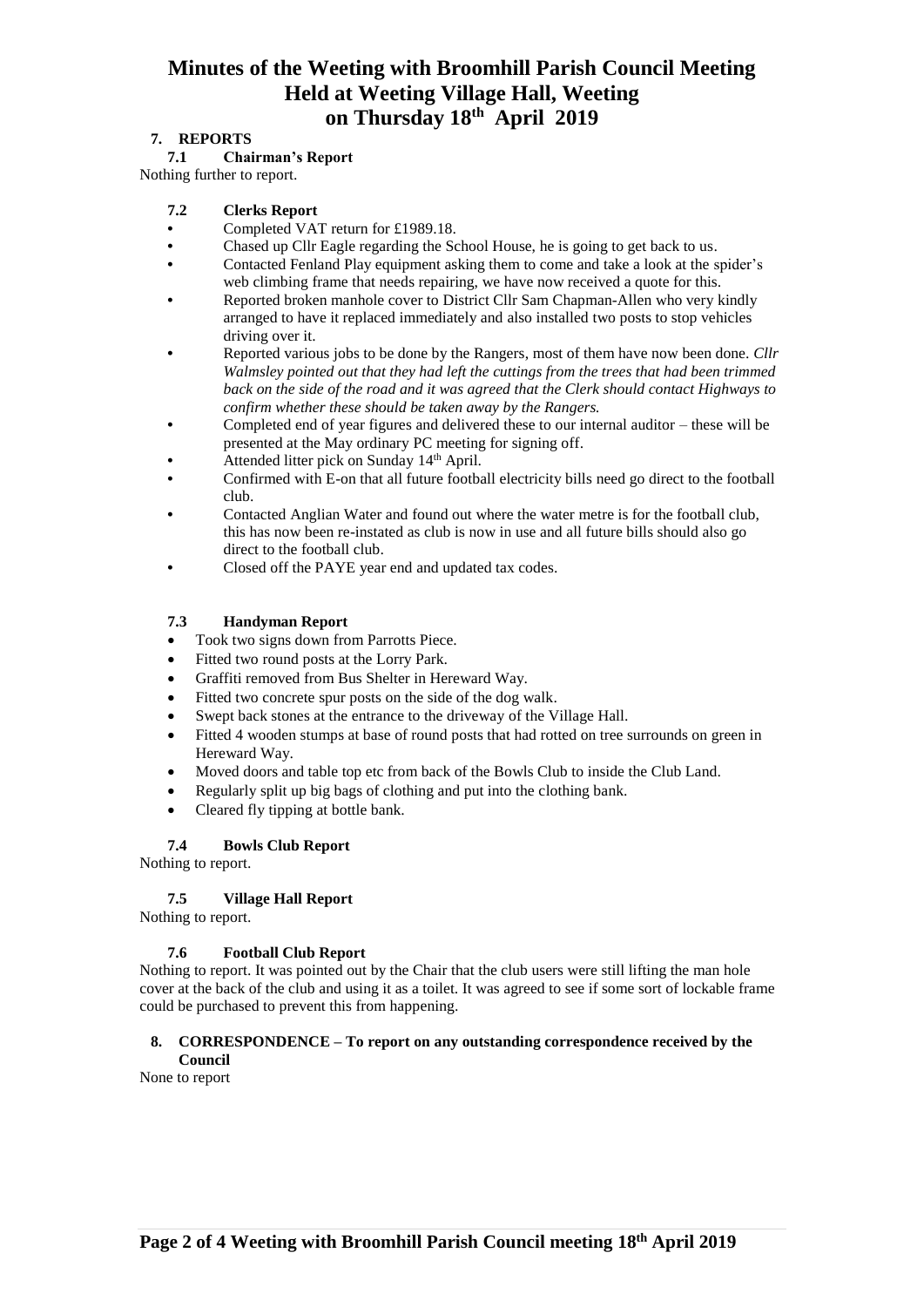## **9. FINANCE**

## **9.1 To Agree and Sign the Payments for the March/April invoices**

Cllr Buxton proposed that the payments be accepted and signed, this was seconded by Cllr Walmsley and all agreed

The following payments were authorised on Thursday the 18th April 2019 the payments were signed by Cllr M. Nairn and Cllr T. Childerhouse.

| <b>Balance for March 2019</b>               | £2,761.36                                         |              |  |  |
|---------------------------------------------|---------------------------------------------------|--------------|--|--|
| Minus the following direct debits           |                                                   |              |  |  |
| E-On Street Lights                          | £656.69                                           |              |  |  |
| E-On Street Lights Parrots Piece            | £13.55                                            |              |  |  |
| Viridor Waste Collection                    |                                                   | £52.61       |  |  |
| <b>Total Direct Debits</b>                  | £722.85                                           |              |  |  |
| Plus, the following receipts                |                                                   |              |  |  |
| Precept                                     |                                                   | £18,250.00   |  |  |
| <b>Weeting Bowls</b>                        |                                                   | £18.75       |  |  |
| <b>WVL</b>                                  |                                                   | £12.50       |  |  |
| <b>Total Income</b>                         |                                                   | £18,281.25   |  |  |
| <b>Total after Direct Debits and Income</b> |                                                   | £20,319.76   |  |  |
| <b>Cheques/Bacs</b>                         | <b>Description</b>                                | <b>Total</b> |  |  |
| 53628751                                    | Mr J Reay Salary £412.48 and mileage £22.50       | £434.98      |  |  |
| 53628693                                    | Mrs P Angus Salary £548.29/Mileage £17.55/        |              |  |  |
|                                             | Office rent £25.00/Phone £5.00                    | £595.84      |  |  |
| 53628804                                    | Westcotec - Street light maintenance              | £194.08      |  |  |
| 53628887                                    | Fengate Fasteners - Village Maintenance<br>£33.72 |              |  |  |
| 53629000                                    | Nalc Subscription                                 | £341.97      |  |  |
| 53629047                                    | Chase Timber - Village Maintenance                | £43.14       |  |  |
| 53635714                                    | Came and Company - Parish Insurance               | £1,335.77    |  |  |

| <b>Total Cheques paid</b>                                                                          | £2,999.50  |
|----------------------------------------------------------------------------------------------------|------------|
| <b>Balance in Community Account May 2019</b>                                                       | £17,320.26 |
| <b>Balance in Savings Account</b>                                                                  | £15,016.18 |
| <b>Total in Parish Accounts</b>                                                                    | £32,336.44 |
| $(\text{\pounds}2,000$ ringfenced for play area maintenance and £996.50 for outdoor play projects) |            |

53677975 Village Hall Hire  $\text{E20.00}$ 

## **10. PLANNING APPLICATIONS**

| <b>Ref Number</b> | <b>Address</b>      | Date    | <b>Description</b>                    | Outcome/update                      |
|-------------------|---------------------|---------|---------------------------------------|-------------------------------------|
| 3PL/2018/1413/F   | Rear of 1           | 16/3/18 | Proposed 4-                           | Decision by                         |
|                   | Cromwell            |         | bedroom dwelling                      | 31/5/19                             |
|                   | Road                |         |                                       | No objections                       |
|                   |                     |         |                                       | from the Council                    |
| 3PL/2018/1586/HOU | 20 Park View        | 15/2/19 | Remove external                       | Approved 27/3/19<br>$-$ to come off |
|                   | Weeting             |         | timber finish.<br>install insulation. |                                     |
|                   |                     |         | finish with light                     | agenda                              |
|                   |                     |         | weight silicone                       |                                     |
|                   |                     |         | render                                |                                     |
| 3PL/2019/0189     | Land at             | 18/3/19 | Crematorium with                      | Decision by                         |
|                   | <b>Brandon Road</b> |         | <b>Memorial Gardens</b>               | 3/6/19                              |
|                   |                     |         | and Car Park                          | Comments have                       |
|                   |                     |         |                                       | been submitted by                   |
|                   |                     |         |                                       | the council $-$                     |
|                   |                     |         |                                       | majority of the                     |
|                   |                     |         |                                       | Council objected                    |